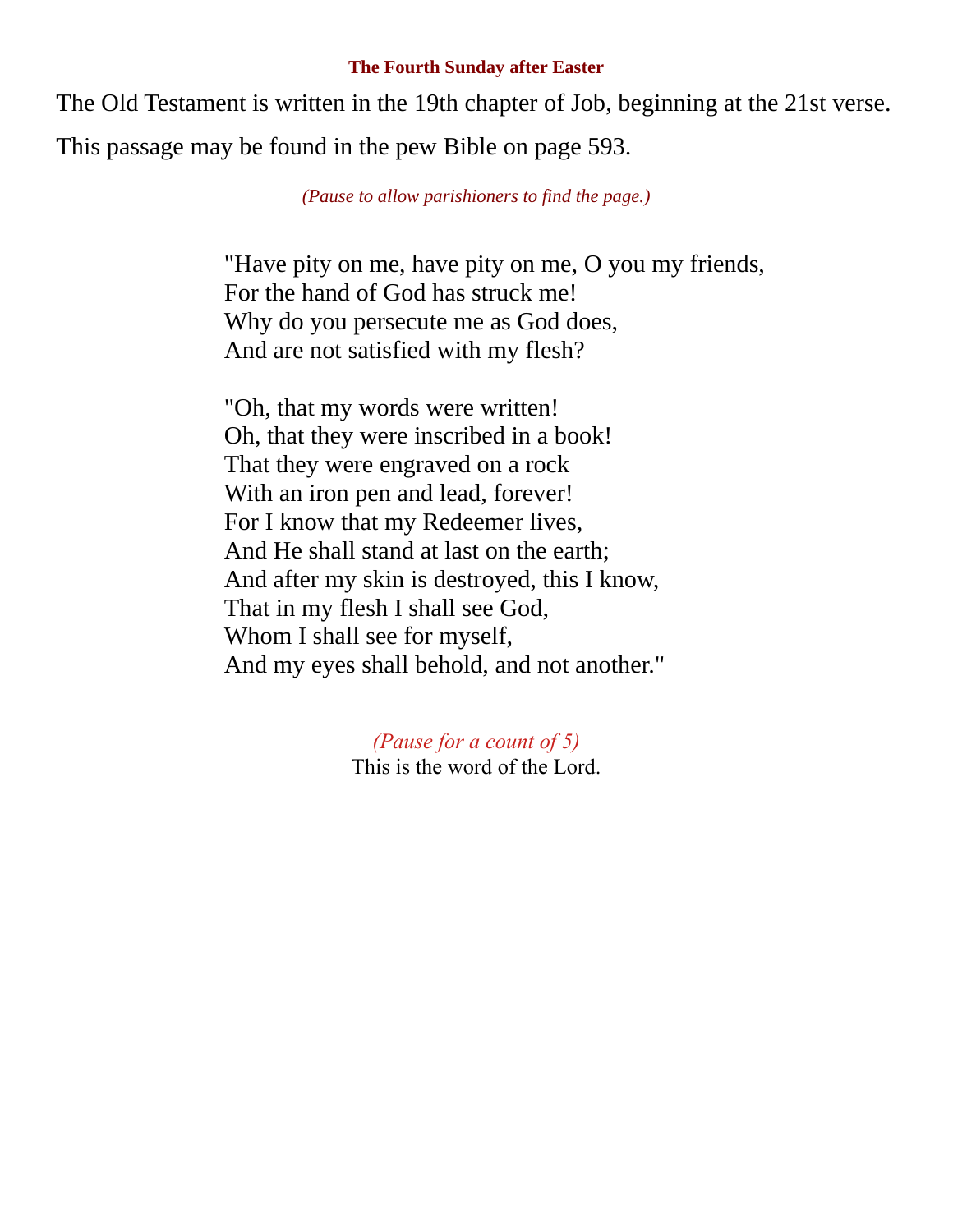## **The Fourth Sunday after Easter**

## **Psalm 116**

1 MY delight is in the Lord; \* because he hath heard the voice of my prayer;

2 Because he hath inclined his ear unto me; \* therefore will I call upon him as long as I live.

3 The snares of death compassed me round about, \* and the pains of hell gat hold upon me.

4 I found trouble and heaviness; then called I upon the Name of the Lord; \* O Lord, I beseech thee, deliver my soul.

5 Gracious is the Lord, and righteous; \* yea, our God is merciful.

6 The Lord preserveth the simple: \* I was in misery, and he helped me.

7 Turn again then unto thy rest, O my soul; \* for the LORD hath rewarded thee.

8 And why? thou hast delivered my soul from death, \* mine eyes from tears, and my feet from falling.

9 I will walk before the Lord \* in the land of the living.

10 I believed, and therefore will I speak; but I was sore troubled: \* I said in my haste, All men are liars.

11 What reward shall I give unto the Lord \* for all the benefits that he hath done unto me?

12 I will receive the cup of salvation, \* and call upon the Name of the Lord.

13 I will pay my vows now in the presence of all his people: \* right dear in the sight of the Lord is the death of his saints.

14 Behold, O Lord, how that I am thy servant; \* I am thy servant, and the son of thine handmaid; thou hast broken my bonds in sunder.

15 I will offer to thee the sacrifice of thanksgiving, \* and will call upon the Name of the Lord.

16 I will pay my vows unto the Lord, in the sight of all his people, \* in the courts of the Lord's house; even in the midst of thee, O Jerusalem. Praise the Lord.

*Glory be…*